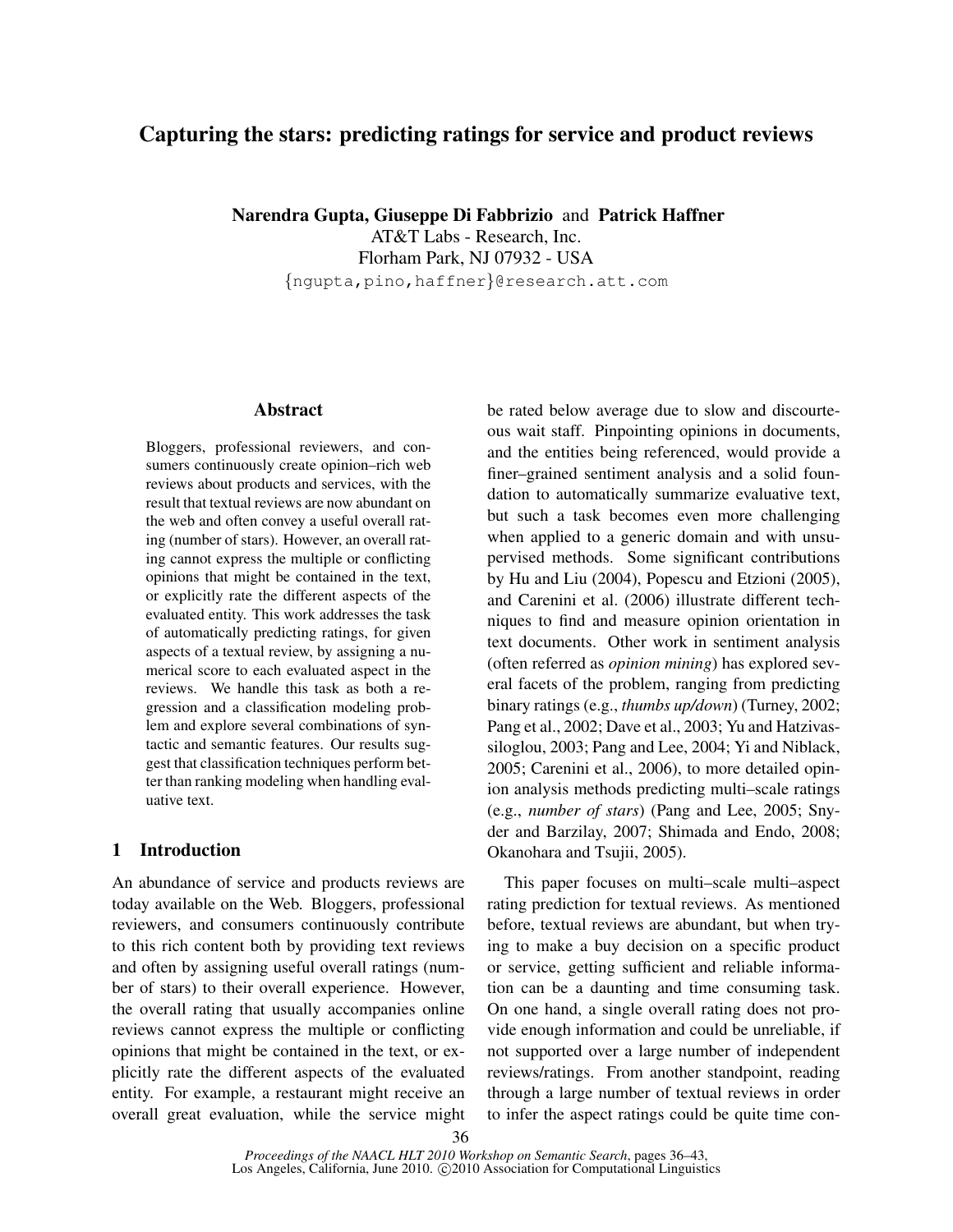suming, and, at the same time, the outcome of the evaluation could be biased by the reader's interpretation. In this work, instead of a single overall rating, we propose to provide ratings for multiple aspects of the product/service. For example, in the case of restaurant reviews, we consider ratings for five aspects: *food*, *atmosphere*, *value*, *service* and *overall experience*. In Lu et al. (2009) such aspect ratings are called *rated aspect summaries*, in Shimada and Endo (2008) they have been referred to as *seeing stars* and in Snyder and Barzilay (2007) they are referred to as *multi–aspect ranking*. We use supervised learning methods to train predictive models and use a specific decoding method to optimize the aspect rating assignment to a review.

In the rest of this paper, we overview the previous work in this research area in Section 2. We describe the corpus used in the experiments in Section 3. In Section 4 we present various learning algorithms we experimented with. Section 5 explains our experimental setup, while in Section 6 we provide analysis of our experimental results. Section 7 presents details of modeling and exploiting interdependence among aspect ratings to boost the predictive performance. Finally, we describe the future work in Section 8 and report the concluding remarks in Section 9.

### 2 Related work

Previous work in sentiment analysis (Turney, 2002; Pang et al., 2002; Dave et al., 2003; Yu and Hatzivassiloglou, 2003; Pang and Lee, 2004; Yi and Niblack, 2005; Carenini et al., 2006) used different information extraction and supervised classification methods to detect document opinion polarity (positive vs. negative).

By conducting a limited experiment with two subjects, Pang and Lee (2005) demonstrated that humans can discern more grades of positive or negative judgments by accurately detecting small differences in rating scores by just looking at review text. In a five–star schema, for instance, the subjects were able to perfectly distinguish rating differences of three *notches* or 1.5 stars and correctly perceive differences of one star with an average of 83% accuracy. This insight confirms that a five–star scale improves the evaluative information and is perceived with the right discriminative strength by the users.

Pang and Lee applied supervised and semi– supervised classification techniques, in addition to *linear, e-insensitive* SVM regression methods, to predict the overall ratings of movie reviews in three and four–class star rating schemes. In the books review domain, Okanohara and Tsujii (2005) show a similar approach with comparable results. Both these contributions consider only overall ratings, which could be sufficient to describe sentiment for movie and book reviews. Two recent endeavors, Snyder and Barzilay (2007) for the restaurants domain, and Shimada and Endo (2008) for video games reviews, exploit multi–aspect, multiple rating modeling. Snyder and Barzilay (2007) assume inter–dependencies among the aspect ratings and capture the relationship between the ratings via the *agreement relation*. The agreement relation describes the likelihood that the user will express the same rating for all the rated aspects. Interestingly, Snyder and Barzilay (2007) show that modeling aspect rating dependencies helps to reduce the rank loss by keeping in consideration the contributions of the opinion strength of the single aspects referred to in the review. They incorporated information about the aspect rating dependencies in a regression model and minimized the loss (overall *grief*) during decoding. Shimada and Endo (2008) exploits a more traditional supervised machine learning approach where features such as word unigrams and frequency counts are used to train classification and regression models. As detailed in Section 4, our approach is similar to (Snyder and Barzilay, 2007) in terms of review domain and algorithms, but we improve on their performances by optimizing classification predictions.

## 3 Reviews corpus

Labeled data containing textual reviews and aspect ratings are rarely available. For this work, reviews were mined from the we8there.com websites around the end of 2008. we8there.com is one of the few websites, where, besides textual reviews, numerical ratings for different aspects of restaurants are also provided. Aspects used for rating on this site are: *food*, *service*, *atmosphere*, *value* and *overall experience*. Ratings are given on a scale from 1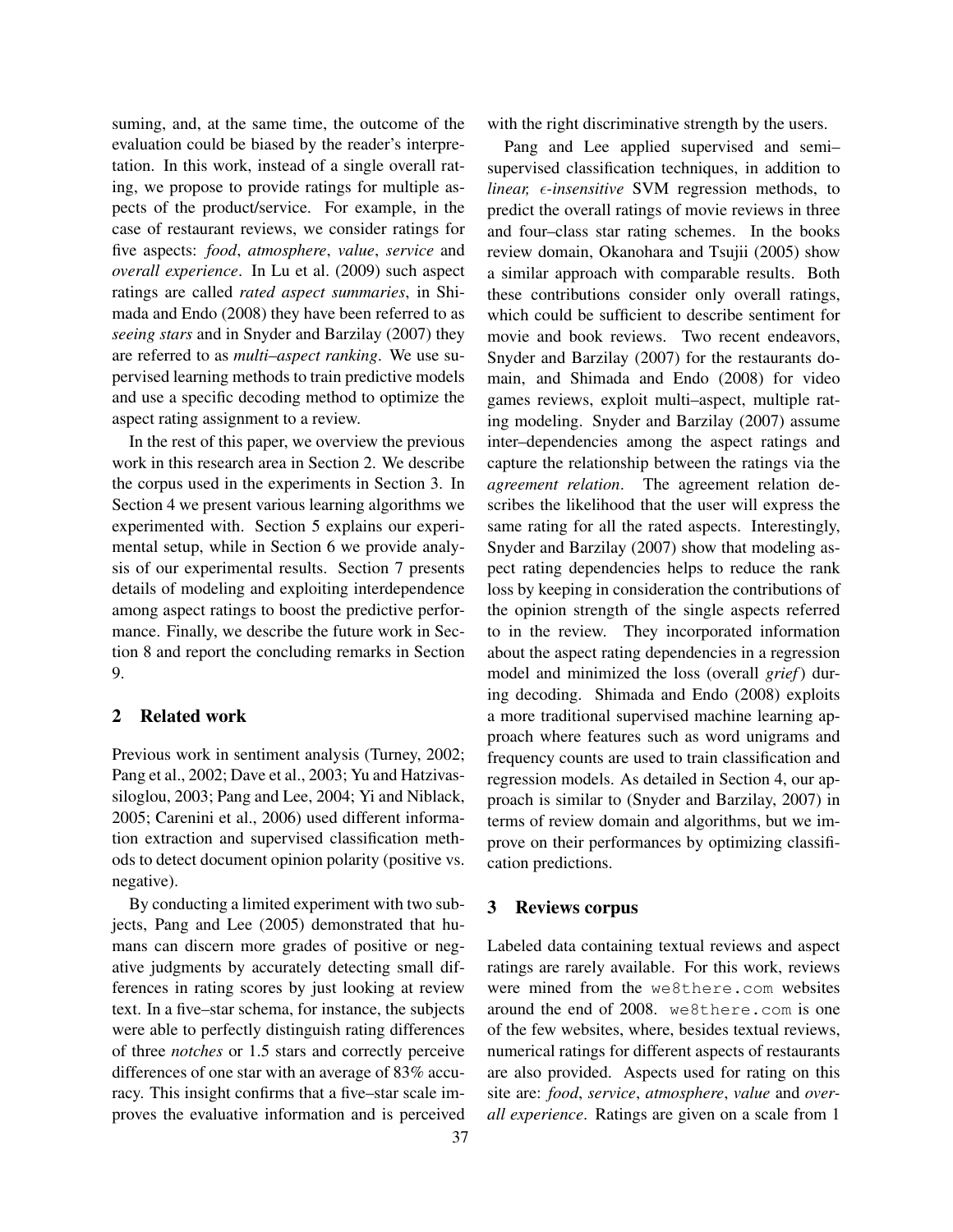to 5; for example, reviewers posting opinions were asked to rank their overall experience by the following prompt: *"On a scale of 1 (poor) to 5 (excellent), please rate your dining experience"*, and then enter a textual description by the prompt: *"Please describe your experience (30 words minimum)"*. At the time of mining, this site had reviews of about 3,800 restaurants with an average of two reviews per restaurant containing around eight sentences per review. A more detailed description is reported in Table 1. Table 2 shows review ratings distribution over the aspects. Rating distributions are evidently skewed toward high ratings with 70% or more reviews appraised as *excellent* (rank 5) or *above average* (rank 4).

| <b>Restaurants</b>             | 3,866  |
|--------------------------------|--------|
| <b>Reviewers</b>               | 4,660  |
| <b>Reviews</b>                 | 6,823  |
| Average reviews per restaurant | 1.76   |
| Number of sentences            | 58,031 |
| Average sentences per review   | 8.51   |

Table 1: Restaurant review corpus

| Rating     |       | 2    |       |       |       |
|------------|-------|------|-------|-------|-------|
| Atmosphere | 6.96  | 7.81 | 14.36 | 23.70 | 47.18 |
| Food       | 8.24  | 6.72 | 9.86  | 18.53 | 56.65 |
| Value      | 9.37  | 7.57 | 13.61 | 23.27 | 46.18 |
| Service    | 11.83 | 6.12 | 11.91 | 22.00 | 48.14 |
| Overall    | 10.48 | 8.19 | 10.17 | 20.47 | 50.69 |

Table 2: Restaurant review ratings distribution per aspect

### 4 Learning algorithms

In this section we review machine learning approaches that can predict ordinal ratings from textual data. The goal is *ordinal regression*, which differs from traditional numeric regression because the targets belong to a discrete space, but also differs from classification as one wants to minimize the rank loss rather than the classification error. The rank loss is the average difference between actual and predicted ratings and is defined as

$$
RankLoss = \frac{1}{N} \sum_{i}^{N} (|r_{a_i} - r_{p_i}|)
$$

where  $r_{a_i}$  and  $r_{p_i}$  are actual and predicted ratings respectively for the instance  $i$ , and  $N$  is the number of considered reviews. There are several possible approaches to such a regression problem.

- 1. The most obvious approach is *numeric regression*. It is implemented with a neural network trained using the back–propagation algorithm.
- 2. Ordinal regression can also be implemented with *multiple thresholds*  $(r - 1)$  thresholds are used to split  $r$  ranks). This is implemented with a Perceptron based ranking model called *PRank* (Crammer and Singer, 2001).
- 3. Since rating aspects with values 1, 2, 3, 4 and 5 is an ordinal regression problem it can also be interpreted as a *classification* problem, with one class per possible rank. In this interpretation, ordering information is not directly used to help classification. Our implementation uses binary one-vs-all Maximum Entropy (MaxEnt) classifiers. We will see that this very simple approach can be extended to handle aspect interdependency, as presented in section 7.

In order to provide us with a broad range of rating prediction strategies, we experimented with a numerical regression technique viz. neural network, an ordinal regression technique viz. PRank algorithm, and a classification technique viz. MaxEnt classifiers. Their implementations are straightforward and the run–time highly efficient. After selecting a strategy from the previous list, one could consider more advanced algorithms described in Section 8.

## 5 Experimental setup

To predict aspect ratings of restaurants from their textual reviews we used the reviews mined from the we8there.com website to train different regression and classification models as outlined in Section 4. In each of our experiments, we randomly partitioned the data into 90% for training and 10% for testing. This ensures that the distributions in training and test data are identical. All the results quoted in this paper are averages of 10–fold cross– validation over 6,823 review examples. We conducted repeatedly the same experiment on 10 different training/test partitions and computed the average rank loss over all the test partitions.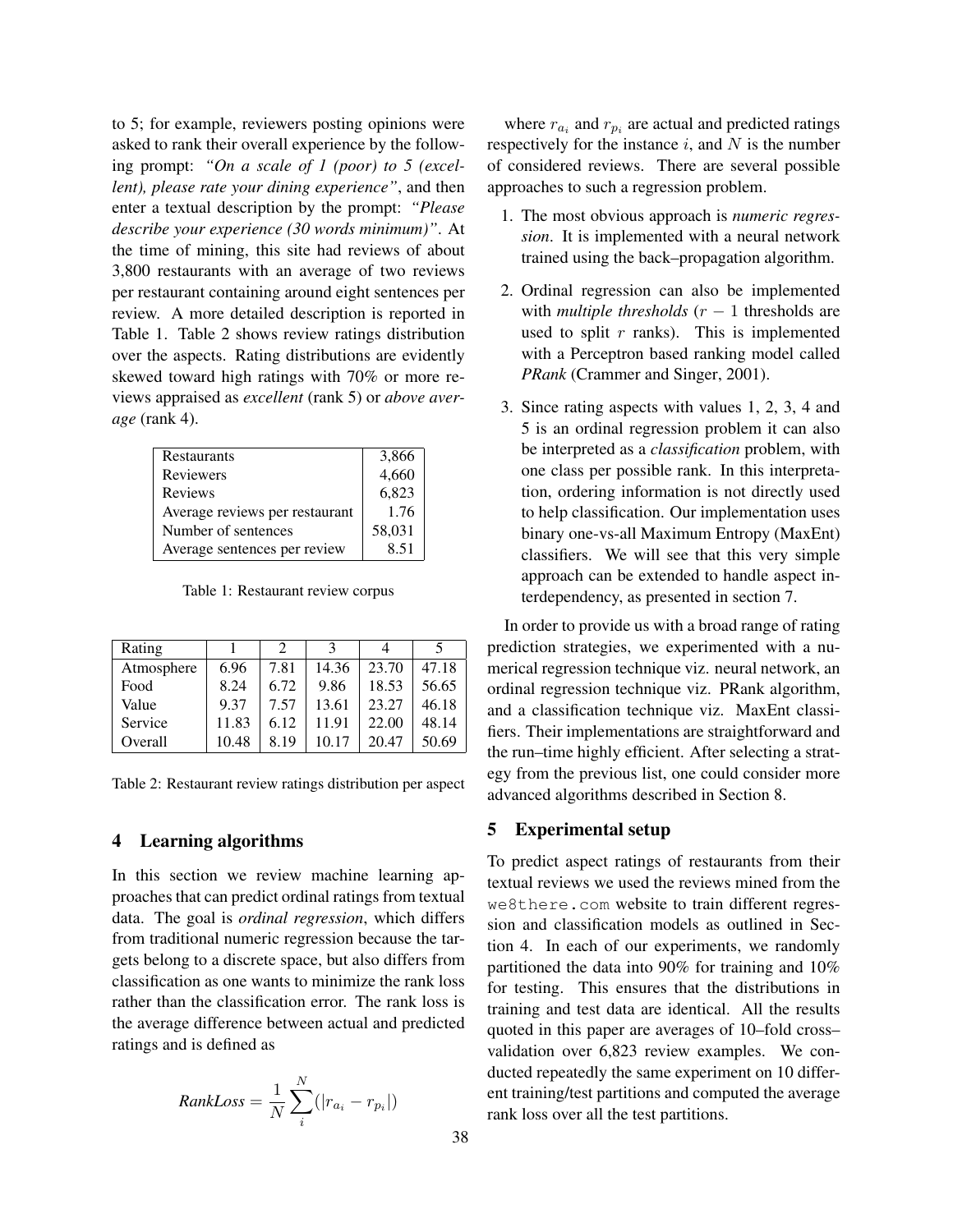Figure 1 illustrates the training process where each aspect is described by a separate predictive model.



Figure 1: Predictive model training

We introduce the following notation that will be helpful in further discussion. There are m aspects. For our data  $m$  is 5. Each aspect can have an integer rating from 1 to  $k$ . Once again, for our data  $k$ is 5. Each review text document  $t$  can have ratings **r**, which is a vector of m integers ranging 1 to  $k$ (bold faced letters indicate vectors). Using the training data  $(t_1, \mathbf{r}^1)$ .. $(t_i, \mathbf{r}^i)$ .. $(t_n, \mathbf{r}^n)$  we train m *rating predictors*  $R_i(t_i)$ , one for each aspect j. Given text  $t_i$  predictor  $R_i$  outputs the most likely rating l for the aspect  $j$ . In these experiments, we treated aspect rating predictors as independent of each other. For each rated aspect, predictor models were trained independently and were used independently to predict ratings for each aspect.

## 5.1 Feature Selection

We experimented with different combinations of features, including word unigrams, bigrams, *word chunks*, and *parts–of–speech* (POS) chunks. The assumption is that bag–of–unigrams capture the basic word statistic and that bigrams take into account some limited word context. POS chunks and word chunks discriminate the use of words in the context (e.g., a simple form word sense disambiguation) and, at the same time, aggregate co–occurring words (e.g., collocations), such as *sautéed\_onions*, *buffalo burger*, etc.

Most of the web–based reviews do not usually provide fine–grained aspect ratings of products or services, however, they often give an overall rating evaluation. We therefore also experimented with the overall rating as an input feature to predict the more

specific aspect ratings. Results of our experiments are shown in Table 3.

| Aspects    | Uni-  | Bi-   | Word   | Word       | Uni     |
|------------|-------|-------|--------|------------|---------|
|            | gram  | gram  | Chunks | Chunks     | gram    |
|            |       |       |        | <b>POS</b> | Overall |
|            |       |       |        | Chunks     | Rating  |
| Atmosphere | 0.740 | 0.763 | 0.789  | 0.783      | 0.527   |
| Food       | 0.567 | 0.571 | 0.596  | 0.588      | 0.311   |
| Value      | 0.703 | 0.725 | 0.751  | 0.743      | 0.406   |
| Service    | 0.627 | 0.640 | 0.651  | 0.653      | 0.377   |
| overall    | 0.548 | 0.559 | 0.577  | 0.583      |         |
| Average    | 0.637 | 0.652 | 0.673  | 0.670      | 0.405   |

Table 3: Average ranking losses using MaxEnt classifier with different feature sets

| Review sentences                                              |
|---------------------------------------------------------------|
| <s>Poor service made the lunch unpleasant.</s>                |
| <s>The staff was unapologetic about their mistakes they</s>   |
| just didn't seem to care.                                     |
| <s>For example the buffalo burger I ordered with sauteed</s>  |
| onions and fries initially was served without either.         |
| <s> The waitress said she'd bring out the onions but had</s>  |
| I waited for them before eating the burger the meat would     |
| have been cold.                                               |
| <s>Other examples of the poor service were that the</s>       |
| waitress forgot to bring out my soup when she brought out     |
| my friend's salad and we had to repeatedly ask to get our     |
| water glasses refilled.                                       |
| <s> When asked how our meal was I did politely mention my</s> |
| dissatisfaction with the service but the staff person's       |
| response was silence not even a simple I m sorry.             |
| <s>I won't return. </s>                                       |
| Word Chunks                                                   |
| poor_service made lunch unpleasant                            |
| staff unapologetic mistakes n't care                          |
| example buffalo_burger ordered sauteed_onions fries served    |
| waitress said bring onions waited eating burger meat cold     |
| other_examples poor_service waitress_forgot bring             |
| soup brought friend salad repeatedly ask_to_get water         |
| glasses_refilled                                              |
| asked meal politely_mention dissatisfaction service           |
| staff_person response silence not simple sorry                |
| n't return                                                    |
| Parts-of-speech Chunks                                        |
| NNP_NN VBD NN JJ                                              |
| NN JJ NNS RB VB                                               |
| NN NN_NN VBD NN_NNS NNS VBN                                   |
| NN VBD VB NNS VBD VBG NN NN JJ                                |
| JJ_NNS JJ_NN NN_NN VB NN VBD NN NN RB VB_TO_VB NN VBZ_VBN     |
| VBD NN RB_VB NN NN NN_NN NN NN RB JJ JJ                       |
| RB VB                                                         |

Table 4: Example of reviews and extracted word chunks

Unigram and bigram features refer to unigram words and bigram words occurring more than 3 times in the training corpus. Word chunks are obtained by only processing Noun (NP), Verb (VP) and Adjective (ADJP) phrases in the review text. We removed modals and auxiliary verbs form VPs, pronouns from NPs and we broke the chunks containing conjunctions. Table 4 shows an example of extracted word and parts–of–speech chunks from review text. As can be seen, word chunks largely keep the information bearing chunks phrases and remove the rest. Parts–of–speech chunks are simply parts–of–speech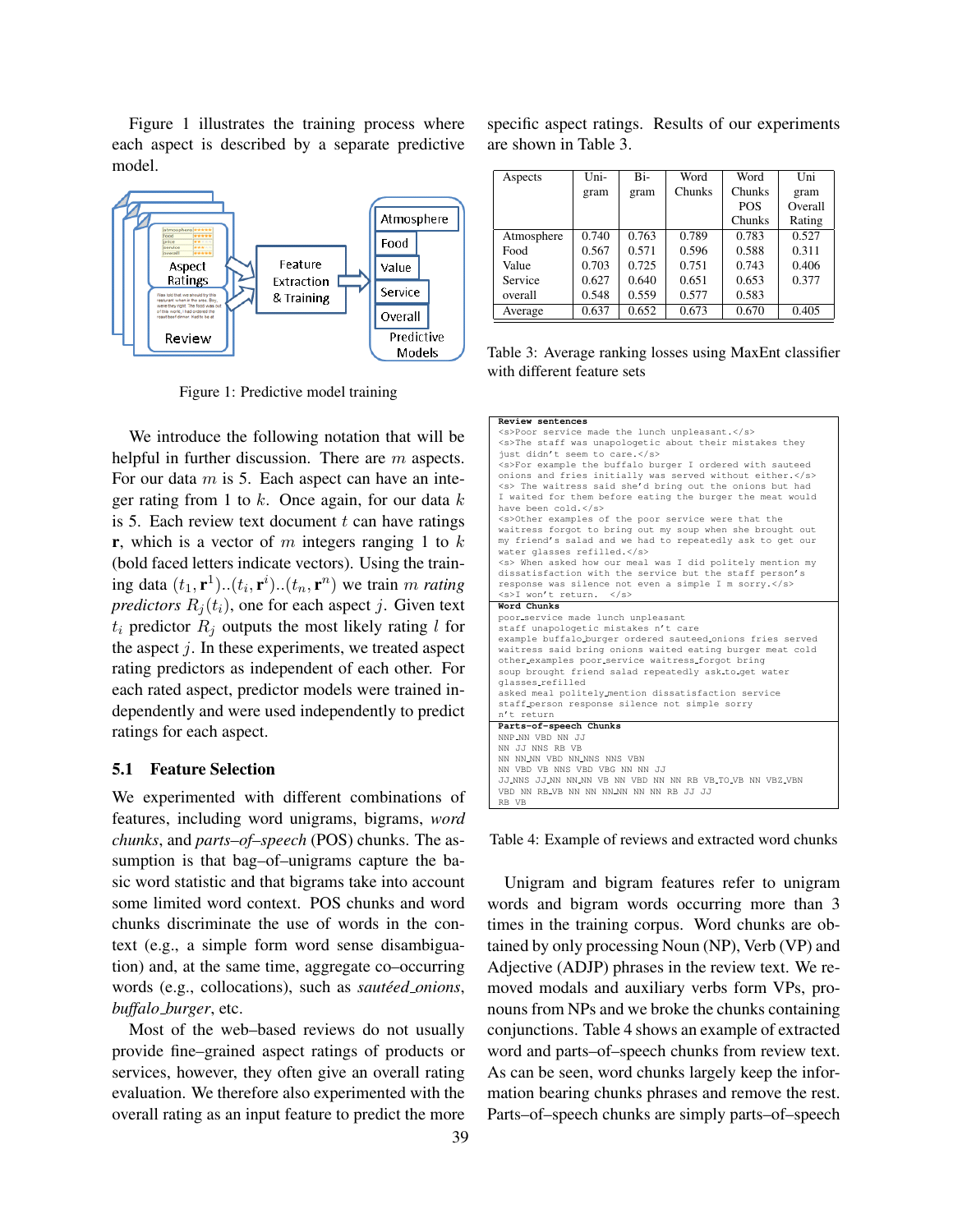of word chunks.

In spite of richness of word and parts-of-speech, chunks models using word unigrams perform the best. We can attribute this to the data sparseness, never–the–less, this results is in line with the findings in Pang et al. (2002). Last column of Table 3 clearly shows that use of overall rating as input feature significantly improves the performance. Clearly this validates the intuition that aspect ratings are highly co–related with overall ratings.

For the remaining experiments, we used only the unigram words as features of the review text. Since overall ratings given by reviewers may contain their biases and since they may not always be available, we did not use them as input features. Our hope is that even though we train the predictors using reviewers provided aspect ratings, learned models will be able to predict aspect ratings that depend only on the review text and not on reviewer's biases.

#### 5.2 Results

Table 5 shows the results of our evaluation. Each row in this table reports average rank loss of four different models for each aspect. The baseline rank loss is computed by setting the predicted rank for all test examples to 5, as it is the most frequently occurring rank in the training data (see also Table 2). As shown in Table 5, the average baseline rank loss is greater than one. The third column shows the results from the neural network–based numeric regression. The fourth column corresponds to the Perceptron– based PRank algorithm. The MaxEnt classification results appear in the last column. For these results, we also detail the standard deviation over the 10 cross–validation trials.

| Aspects    | Base- | Back- | Percep- | MaxEnt            |
|------------|-------|-------|---------|-------------------|
|            | line  | Prop. | tron    |                   |
| Atmosphere | 1.036 | 0.772 | 0.930   | $0.740 + 0.022$   |
| Food       | 0.912 | 0.618 | 0.739   | $0.567 + 0.033$   |
| Value      | 1.114 | 0.740 | 0.867   | $0.703 + 0.028$   |
| Service    | 1.116 | 0.708 | 0.851   | $0.627 + 0.033$   |
| Overall    | 1.077 | 0.602 | 0.756   | $0.548 \pm 0.026$ |
| Average    | 1.053 | 0.694 | 0.833   | $0.637 + 0.020$   |

Table 5: Average ranking losses using different predictive models

## 6 Analysis

As can be seen in table Table 5, *Atmosphere* and *Value* are the worst performers. This is caused by the missing textual support for these aspects in the training data. Using manual examination of small number of examples, we found that only 62% of user given ratings have supporting text for ratings of these aspects in the reviews.

For example, in Figure 2 the first review clearly expresses opinions about food, service and atmosphere (*under appall of cigarette smoke*), but there is no evidence about *value* which is ranked three, two notches above the other aspects. Similarly, the second review is all about food without any reference to *service* rated two notches above the other aspects, or *atmosphere* or *value*.

Because of this reason, we do not expect any predictive model to do much better than 62% accuracy. Manual examination of a small number of examples also showed that 55% of ratings predicted by Max-Ent models are supported by the review text. This is 89% of 62% (a rough upper bound) and can be considered satisfactory given small data set and differences among reviewers rating preference. One way to boost the predictive performance would be to first determine if there is a textual support for an aspect rating, and use only the supported aspect ratings for training and evaluation of the models. This however, will require labeled data that we tried to avoid in this work.

| Aspects                                           | Ratings                                                               | <b>Reviews</b>                                                                                                                                                                                                                                                                                                                                                                                                   |
|---------------------------------------------------|-----------------------------------------------------------------------|------------------------------------------------------------------------------------------------------------------------------------------------------------------------------------------------------------------------------------------------------------------------------------------------------------------------------------------------------------------------------------------------------------------|
| Atmosphere<br>Food<br>Value<br>Service<br>Overall | <b>Inde</b> rderderde<br>***<br><del>ka</del> n de ste<br>★☆☆☆<br>食食食 | Heavy, uninspired food, eaten under appall<br>of cigarette smoke. Very slow service,<br>though not unfriendly. There are many<br>better restaurants in Ashland. Not<br>recommended.                                                                                                                                                                                                                              |
| Atmosphere<br>Food<br>Value<br>Service<br>Overall | <b><i><u>Production</u></i></b><br>****                               | I'll have to disagree with Ms. Kitago's take on<br>at least one part of the evening. I believe the<br>chicken Tikka Marsala was slightly dry.<br>Decent portion, but not succulent as i am<br>accustomed to. In addition, the Gulub Jaman<br>is served cold, anathema to this diner, I will<br>agree with Ms. K that the mango lassi was<br>delicious, but overall I believe her review<br>was slightly inflated |

Figure 2: Example of ratings with partial support in the text review

To our surprise, MaxEnt classification, although it minimizes a classification error, performs best even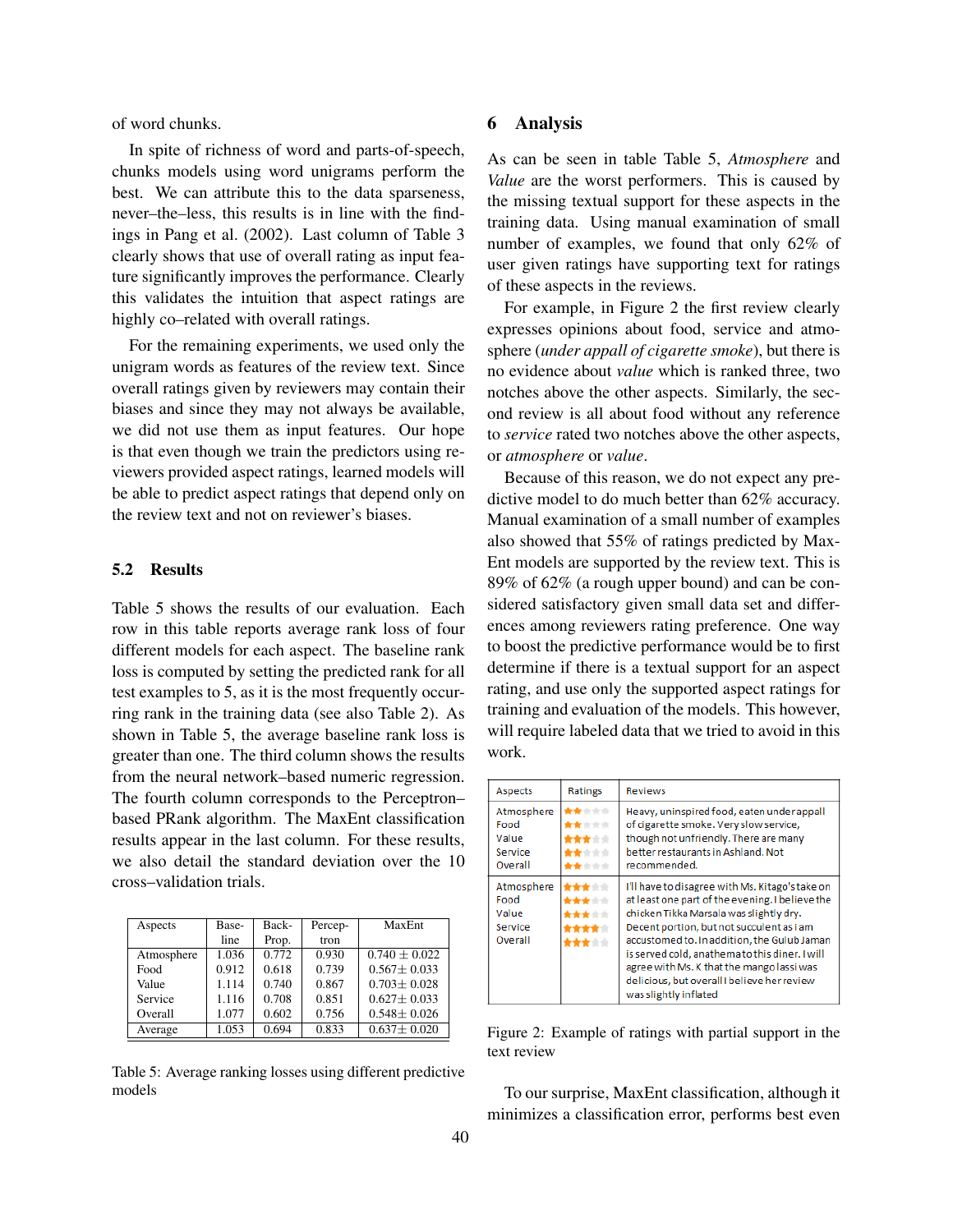when evaluated using rank loss. As can be noticed, the performance difference over the second best approach (back–propagation) usually exceeds the standard deviation.

MaxEnt results are also comparable to those presented in Snyder and Barzilay (2007) using the *Good Grief* algorithm. Snyder and Barzilay (2007) also used data from the we8there.com website. While we are using the same data source, note the following differences: (i) Snyder and Barzilay (2007) used only 4,488 reviews as opposed to the 6,823 reviews used in our work; (ii) our results are averaged over a 10 fold cross validation. As shown with the baseline results reported in Table 6, the impact on performance that can be attributed to these differences is small. The most significant number, which should minimize the impact of data discrepancy, is the improvement over baseline (labeled as *"gain over baseline"* in Table 6). In that respect, our MaxEnt classification–based approach outperforms *Good Grief* for every aspect. Note also that, while we trained 5 independent predictors (one for each aspect) using only word unigrams as features, the *Good Grief* algorithm additionally modeled the agreements among aspect ratings and used the presence/absence of opposing polarity words in reviews as additional features.

|            | Our results |       |       |        | Snyder and Barzilay |       |
|------------|-------------|-------|-------|--------|---------------------|-------|
|            |             |       |       | (2007) |                     |       |
| Aspects    | Base-       | Max   | Gain  | Base-  | Good                | Gain  |
|            | line        | Ent.  | over  | line   | Grief               | over  |
|            |             |       | Base- |        |                     | Base- |
|            |             |       | line  |        |                     | line  |
| Atmosphere | 1.039       | 0.740 | 0.299 | 1.044  | 0.774               | 0.270 |
| Food       | 0.912       | 0.567 | 0.344 | 0.848  | 0.534               | 0.314 |
| Value      | 1.114       | 0.703 | 0.411 | 1.030  | 0.644               | 0.386 |
| Service    | 1.116       | 0.627 | 0.489 | 1.056  | 0.622               | 0.434 |
| Overall    | 1.077       | 0.548 | 0.529 | 1.028  | 0.632               | 0.396 |

Table 6: Comparison of rank loss obtained from MaxEnt classification and those reported in Snyder and Barzilay (2007)

## 7 Modeling interdependence among aspect ratings

Inspired by these observations, we also trained Max-Ent classifiers to predict pair–wise absolute differences in aspect ratings. Since the difference in ratings of any two aspects can only be 0,1,2,3 or 4, there are 5 classes to predict. For each test example, MaxEnt classifiers output the posterior probability to observe a class given an input example. In our approach, we use these probabilities to compute the best joint assignment of ratings to all aspects. More specifically, in our modified algorithm we use 2 types of classifiers.

- Rating predictors Given the text  $t_i$ , our classifiers  $R_j(t_i)$  output vectors  $\mathbf{p}^i$  consisting of probabilities  $p_l^i$  for text  $t_i$  having a rating l for the aspect  $j$ .
- Difference predictors These correspond to classifiers  $D_{j,k}(t_i)$  which output vectors  $\mathbf{p}^{i_{j,k}}$ . Elements of these vectors are the probabilities that the difference between ratings of aspects  $j$ and  $k$  is 0,1,2,3 and 4, respectively. While j ranges from 1 to m, k ranges from 1 to  $j - 1$ . Thus, we trained a total of  $m(m - 1)/2 = 10$ difference predictors.

To predict aspect ratings for a given review text  $t_i$  we use both rating predictors and difference predictors and generate output probabilities. We then select the most likely values of  $\mathbf{r}^i$  for text  $t_i$  that satisfies the probabilistic constraints generated by the predictors. More specifically:

$$
\mathbf{r}_i = \underset{\mathbf{r} \in \mathfrak{R}}{argmax} \sum_{j=1}^{m} log(p_{r_j}^i) + \sum_{j=1}^{m} \sum_{k=1}^{j} log(p_{|r_j - r_k|}^{i_{j,k}})
$$

 $Re$  is the set of all possible ratings assignments to all aspects. In our case it contains  $5^5$  (3,125) tuples. tuples in our case. Like Snyder and Barzilay (2007), we also experimented with additional features indicating presence of positive and negative polarity words in the review text. Besides unigrams in the review text, we also used 3 features: the counts of positive and negative polarity words and their differences. Polarity labels are obtained from a dictionary of about 700 words. This dictionary was created by first collecting words used as adjectives in a corpus of un–related review text. We then retained only those words in the dictionary that, in a context free manner generally conveyed positive or negative evaluation of any object, event or situation. Some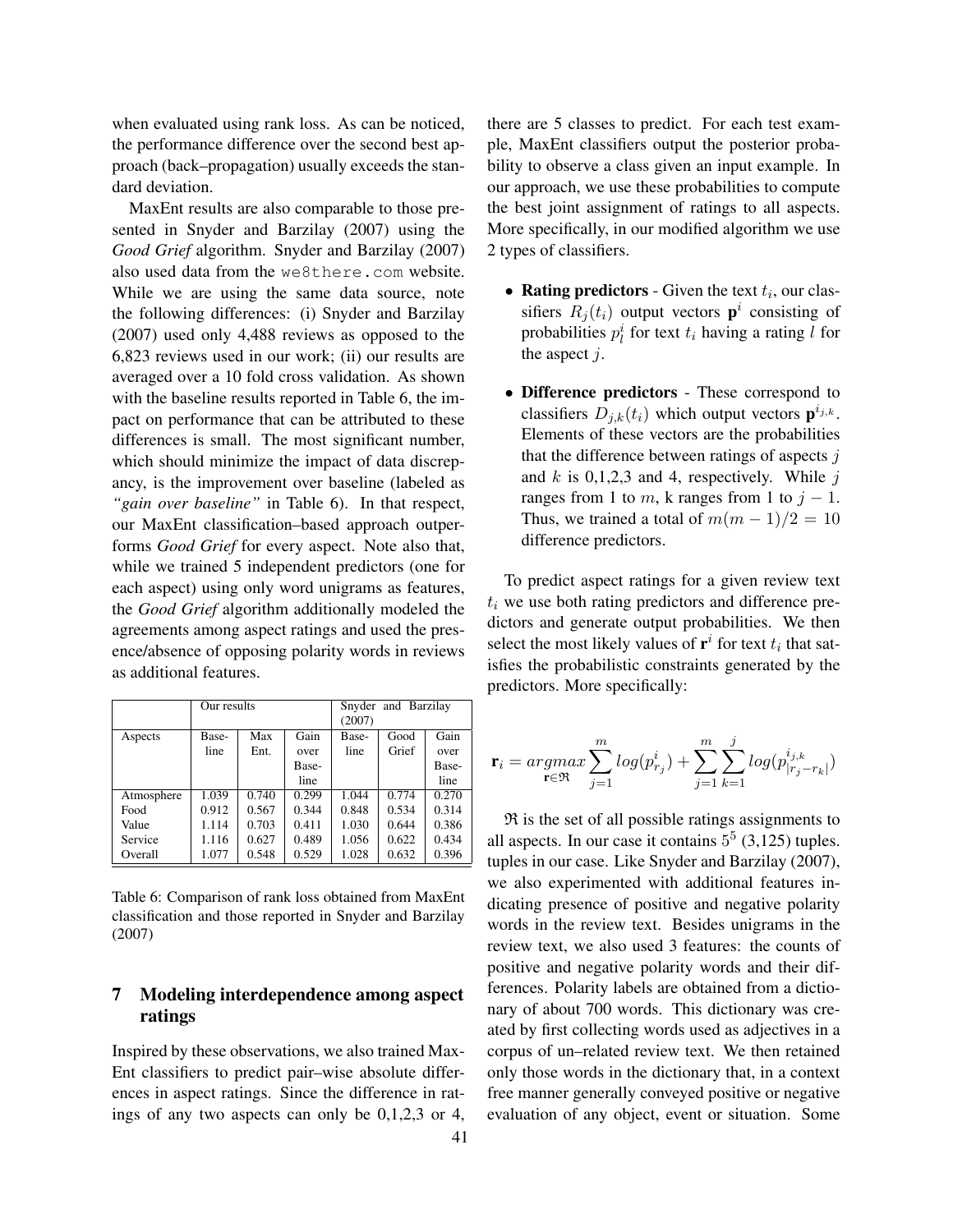examples of negative words are *awful, bad, boring, crude, disappointing, horrible, worst, worthless, yucky* and some examples of positive words are *amazing, beautiful, delightful, good, impeccable, lovable, marvelous, pleasant, recommendable, sophisticated, superb, wonderful, wow*. Table 7 first shows gains obtained from using difference predictors, and then gains from using polarity word features in addition to these difference predictors.

| Aspects    | MaxEnt | + Difference | + Polarity |  |
|------------|--------|--------------|------------|--|
|            |        | predictor    | features   |  |
| Atmosphere | 0.740  | 0.718        | 0.707      |  |
| Food       | 0.567  | 0.552        | 0.547      |  |
| Value      | 0.703  | 0.695        | 0.685      |  |
| Service    | 0.627  | 0.627        | 0.617      |  |
| Overall    | 0.548  | 0.547        | 0.528      |  |
| Average    | 0.637  | 0.628        | 0.617      |  |

Table 7: Improved rank loss obtained by using difference predictors and polarity word features

## 8 Future Work

We have presented 3 algorithms chosen for their simplicity of implementation and run time efficiency. The results suggest that our classification– based approach performs better than numeric or ordinal regression approaches. Our next step is to verify these results with the more advanced algorithms outlined below.

- 1. For many numeric regression problems, (boosted) classification trees have shown good performance.
- 2. Several multi–threshold implementations of Support Vector Ordinal Regression are compared in Chu and Keerthi (2005). While they are more principled than the Perceptron–based PRank, their implementation is significantly more complex. A simpler approach that performs regression using a single classifier extracts extended examples from the original examples (Li and Lin, 2007).
- 3. Among classification–based approaches, nested binary classifiers have been proposed (Frank and Hall, 2001) to take into account the ordering information, but the

prediction procedure based on classifier score difference is ad–hoc.

## 9 Conclusions

Textual reviews for different products and services are abundant. Still, when trying to make a buy decision, getting sufficient and reliable information can be a daunting task. In this work, instead of a single overall rating we focus on providing ratings for multiple aspects of the product/service. Since most textual reviews are rarely accompanied by multiple aspect ratings, such ratings must be deduced from predictive models. Several authors in the past have studied this problem using both classification and regression models. In this work we show that even though the aspect rating problem seems like a regression problem, maximum entropy classification models perform the best. Results also show a strong inter–dependence in the way users rate different aspects.

## Acknowledgments

We thank Remi Zajac and his team for their support.

#### References

- Carenini, Giuseppe, Raymond T. Ng, and Adam Pauls. 2006. Interactive multimedia summaries of evaluative text. In *Proceedings of Intelligent User Interfaces (IUI)*. ACM Press, pages 124–131.
- Chu, Wei and S. Sathiya Keerthi. 2005. New approaches to support vector ordinal regression. In *Proceedings of the 22nd International Conference on Machine Learning*. Bonn, Germany, pages 145–152.
- Crammer, Koby and Yoram Singer. 2001. Pranking with ranking. In *Advances in Neural Information Processing Systems 14*. MIT Press, pages 641–647.
- Dave, Kushal, Steve Lawrence, and David M. Pennock. 2003. Mining the peanut gallery: Opinion extraction and semantic classification of product reviews. In *WWW '03: Proceedings of the 12th International Conference on World Wide Web*. ACM, New York, NY, USA, pages 519–528.
- Frank, Eibe and Mark Hall. 2001. A simple approach to ordinal classification. In *Proceedings*

42